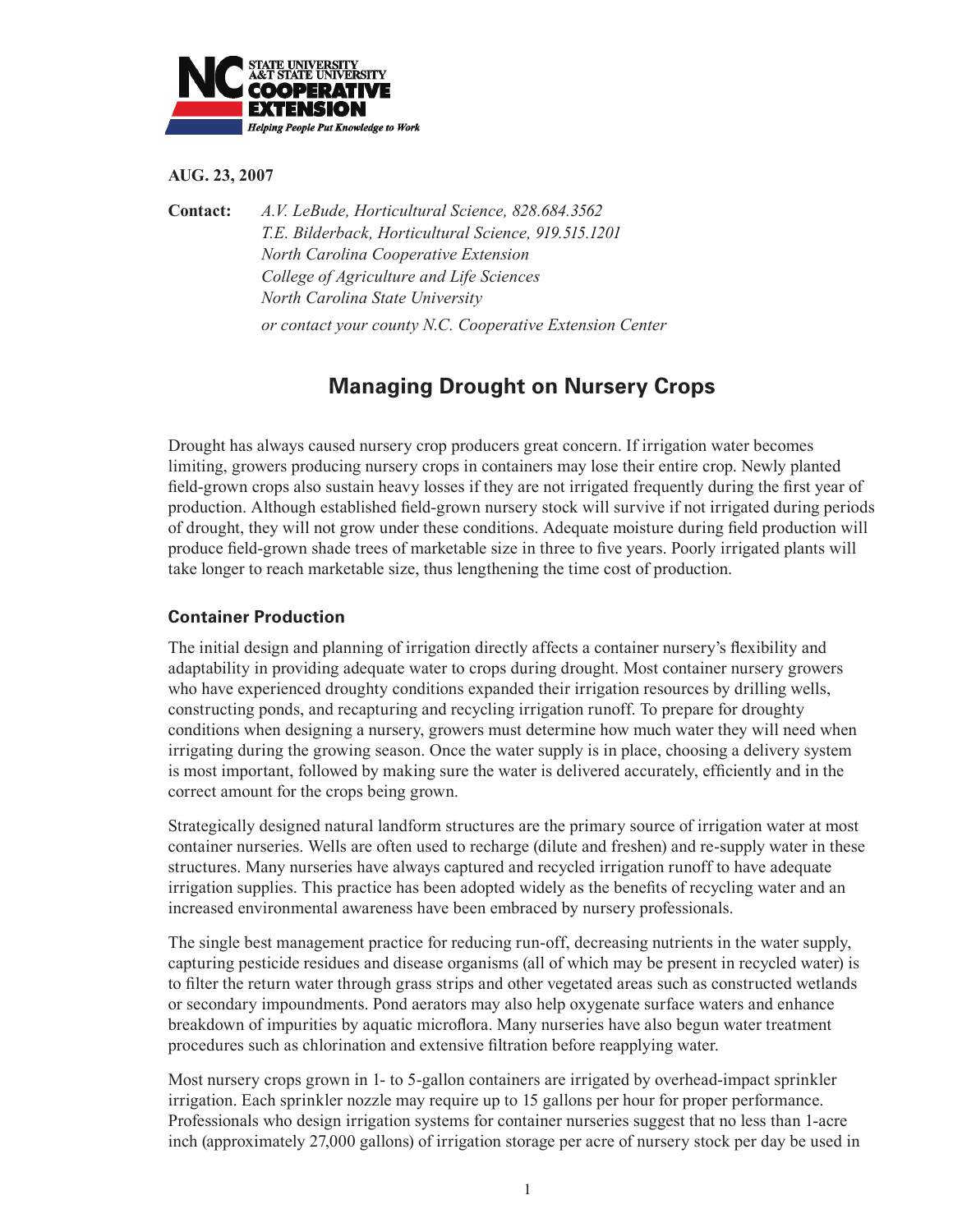planning for water supplies. Another recommendation used for planning water supply is 5- to 10-acre feet of irrigation water per acre of nursery stock per year. If container stock were irrigated 163 days a year at the rate of 1-acre inch per day, approximately 4.5 million gallons per acre would be required. This is equivalent to 13-acre feet of water per acre of nursery stock.

In reality, most growers apply water to an area of containers for a specific time, such as 1 hour. The actual volume of water applied to an area is highly variable depending on design and compatibility of nozzles used, percent of overlap between nozzles, volume and pressure loss over the length of irrigation lines, nozzle orifice wear, plus evaporative and environmental conditions such as wind. It is often suggested that 1-gallon containers (7.5-inch top diameter) must receive 1 pint of water (0.125 gallon) with each irrigation. If 27,000 gallons of water (1-acre inch) are applied over an acre of 1-gallon container nursery stock, 0.19 gallon will enter the pot (plant-canopy interference not considered).

Two best management practices to irrigate efficiently are to make sure all irrigation is applied uniformly over the growing area and that the correct amount of water is applied for the desired crops. To measure uniformity, place plastic bags within empty pots throughout a block or zone before an irrigation cycle; collect the water applied and measure the amounts in each container. If the volume collected among containers is highly variable, risers and nozzle orifices should be inspected. Risers should be straightened so that they are perpendicular to the ground and nozzle orifices should be replaced if they appear irregular in shape or larger than new orifice openings. If wind frequently interferes with water distribution, producers should consider creating a windbreak.

Determine the correct amount of water to use while irrigating by measuring the leaching fraction from containers. A leaching fraction is the amount of water applied to a plant during irrigation divided by the amount that drains from the container after irrigation (volume of leachate/total volume irrigation entering the container\*100=percent leachate or leaching fraction). To measure the amount of water applied during irrigation, simply put a plastic bag in an empty pot and leave it in the irrigation zone. To collect the amount of water that drains from a plant's container after irrigation, place another plastic bag in an empty pot. This time, however, nestle a container plant inside the plastic-bag-linedcontainer. Do this for a number of crops in differently sized containers. After the last irrigation cycle of the day, compare the amount of water collected in the bag placed in the empty pots to the amount of water collected in the bags below various crops. The amount of water in bags under crops should be approximately 10 to 20% of the amount collected in the empty container. If it is considerably more under some crops, plants may be receiving more irrigation than necessary. This is a good way to determine if plants are over-irrigated and it provides a good method to conserve water by monitoring irrigation during the production period.

Leaching fractions can be affected by the architecture of the plant's canopy. For example, canopy architecture can gather, repel or have little effect on the amount of water entering containers. In recent research at NC State University, overhead-irrigated container-grown 1 gallon camellias gathered 240% more water than an empty 1 gallon container, while crops such as cotoneaster had little effect on the amount of water entering containers. The canopy of the camellia acted as a funnel by collecting water and directing it into the container, whereas, the canopy of the cotoneaster probably repelled as much water as it directed into the container. Knowing these characteristics about the crops you grow can assist in putting the right plants together in an irrigation zone and help conserve water by irrigating only as long as needed.

If water is applied uniformly, less irrigation will be required. Plants can be removed from containers and the degree of uniform wetness in the container can be observed. If the irrigation was adequate, there will be no dry spots in the container root zone and it will be obvious that water has moved through the entire depth of the container profile.

Increasing irrigation efficiency is the best water-conservation practice that growers who are facing a water shortage or want to reduce water runoff can adopt. Correcting water-distribution problems is an important step in water conservation. Uniformity of distribution and maintaining a 10-20%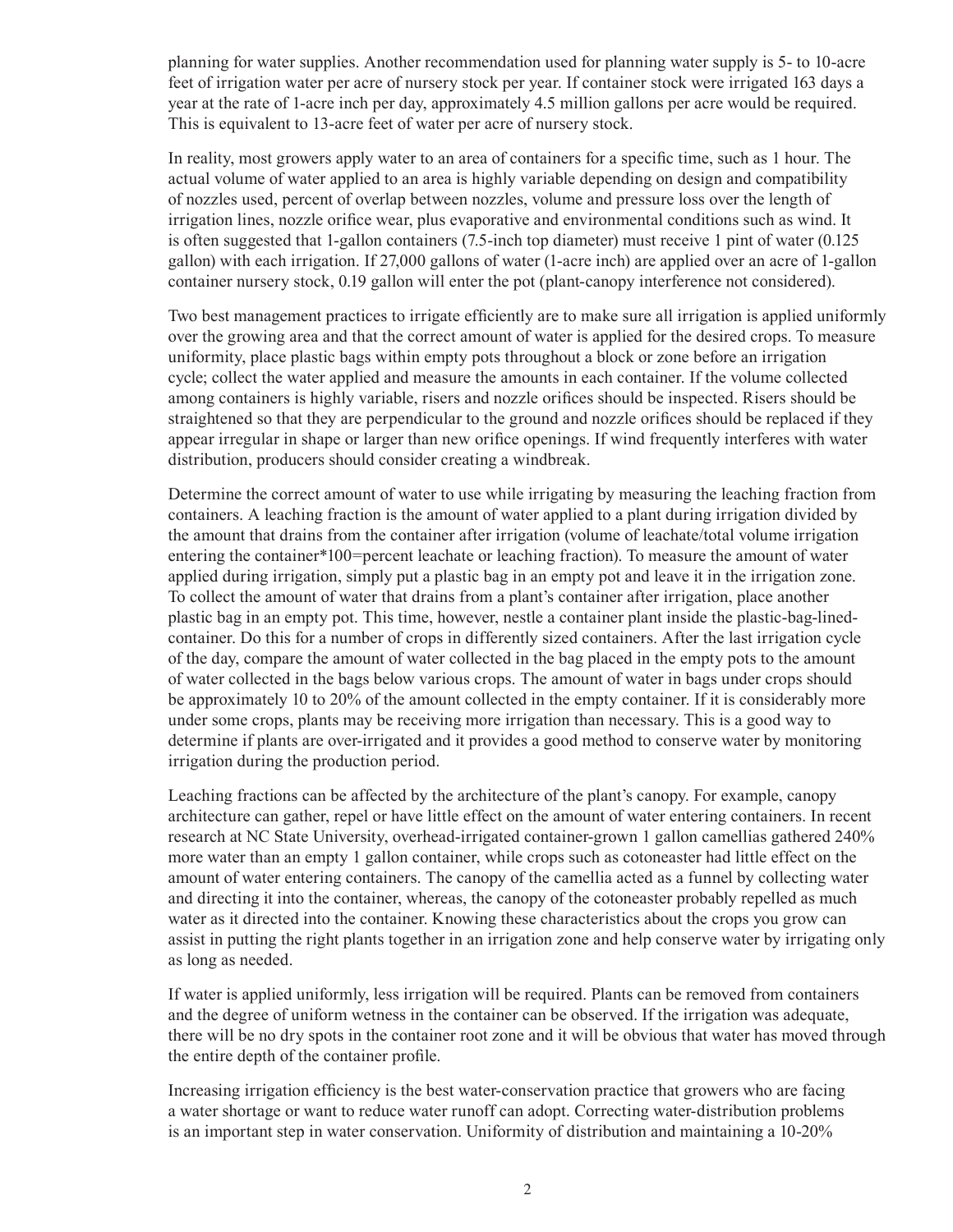leaching fraction are very important, because some growers irrigate until the driest plants are watered adequately. This practice is very inefficient.

# **Irrigation Conservation Techniques for Container and Field Production**

**Low-Pressure/Low-Volume Irrigation System.** In recent years, nurseries have adopted several water-conservation practices. Low-pressure/low-volume irrigation systems, which use drip emitters or spray-stakes, are being used for both field-production of nursery crops and large-container (5, 25, 50, 100, 200 gallons and larger) crop production. These emitters often require only 10 to 20 pounds per square inch (psi) pressure and 0.5 to 15 gallons per hour of water. Where there are long distribution lines or uneven terrain, pressure-compensated emitters are available to ensure even distribution of water.

Drip irrigation increases both the growth rate of field-grown trees and the number of roots harvested within the dug root ball. This is also true of trees grown with drip irrigation in areas where rainfall is considered adequate for production of field stock. Drip irrigation provides a consistent, direct application of water to the root zone during production. Another advantage of low-volume/low-pressure systems is direct injection of fertilizers within the irrigation water. Applying nutrients directly to the root zone increases nutrient use efficiency because nutrient application is more closely controlled by the grower. When nutrients are applied in granular form as a top-dress, there is always the possibility of losing nutrients in the run-off after periods of heavy rains.

Emitter and spray-stake orifices are much smaller than overhead-sprinkler, irrigation-nozzle orifices and can very easily become clogged unless the water is free from sediment. Good sources include clean well water, municipal water or water that is adequately filtered. Clean water may only need a small screen filter (200 mesh) to ensure that small particle impurities will not plug orifices. Most surface or pond water must be filtered by using a sand media filtration system to avoid clogging emitters. The initial cost of sand media filtration may be \$3,000 or higher. However, advantages of water conservation, efficiency of water distribution, potential to apply nutrients directly to plants, and enhanced growth quickly provide a greater return than the cost. Overhead forms of water application to field production, for example, large center pivot guns, deliver enormous amounts of water inefficiently. Most of the water is delivered between rows. During periods of drought, the wasted water becomes more valuable because water tables, pond levels and stream flow may be reduced. By applying low pressure/low volume irrigation, growers conserve water by applying it more consistently and efficiently, which is reflected in the consistent growth of crops.

**Pot-In-Pot Production.** Pot-in-Pot production utilizes a socket pot that is left in the ground; a pot containing a plant is placed into the socket pot. This is a combination between traditional container production and field production. This system is almost exclusively irrigated by drip, trickle or spraystake irrigation.

**Cycled Irrigation.** Cyclic irrigation is the best management practice that applies the necessary daily amount of irrigation in more than one application with timed intervals between applications. For example, if 0.6 inches of water are required per day within an irrigation zone, 0.2 inches will be applied three separate times with approximately 1 hour between irrigation cycles. Cyclic irrigation requires automated irrigation controllers, which schedule irrigation between nursery container blocks throughout the day. After all blocks are irrigated once, the rotation begins again. Growers using cyclic irrigation to water container-grown crops have reported that the quantity of total irrigation applied was reduced by approximately 25% through the growing season. This represents a savings in both water and energy consumption.

Many nurseries have adopted cyclic irrigation over a daily, single irrigation cycle because of water and nutrient conservation. A single irrigation cycle commonly distributes water over a growing block for an hour, and in most nurseries 0.5 to 1 inch of water is applied. Similar to a downpour, water applied continuously to a container can move through the substrate quickly collecting nutrients in the leachate.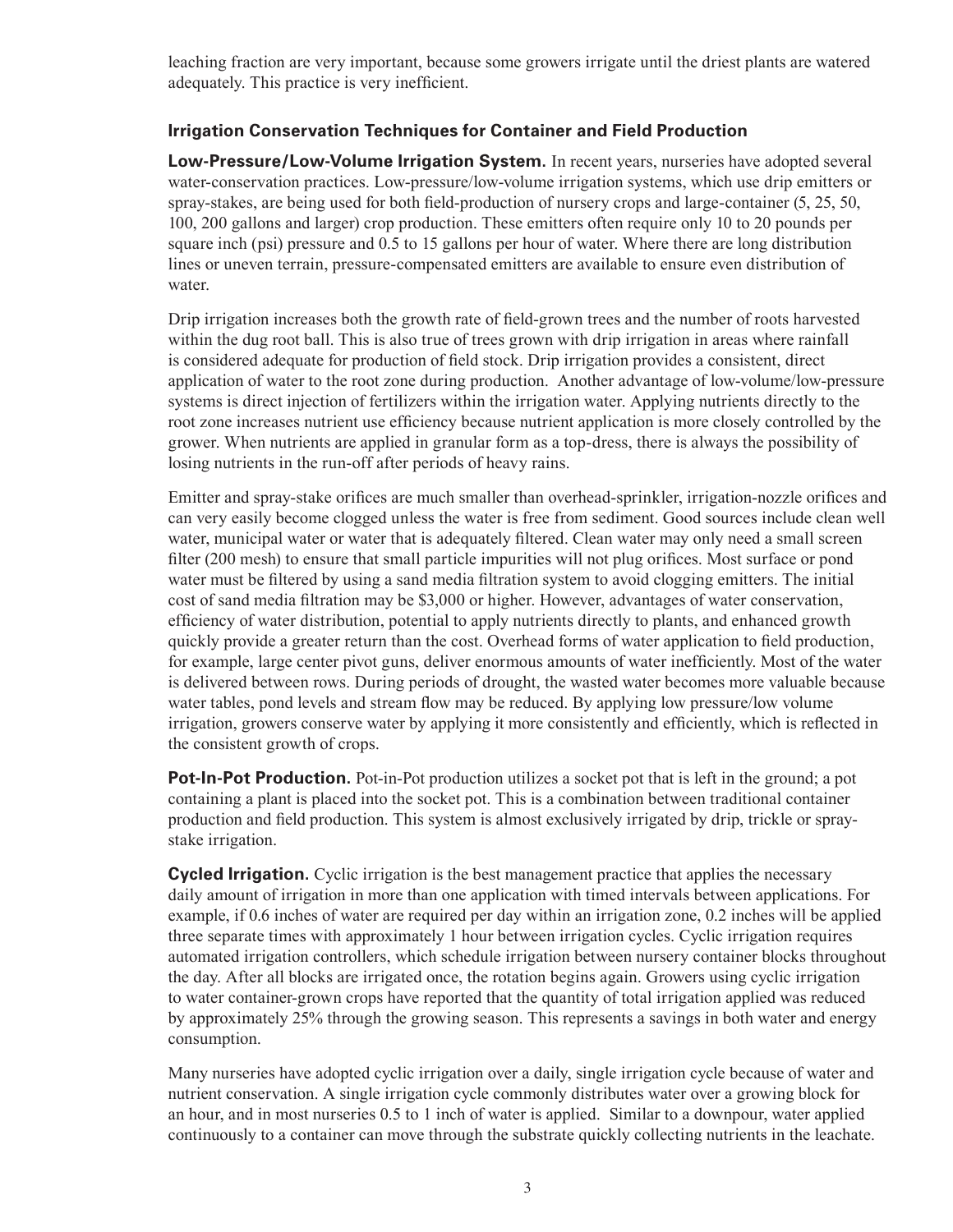As a result very little lateral wetting of the substrate occurs, while a large portion of the water as well as the nutrients are lost through the bottom of the container. If the nursery is near surface water such as streams or rivers, and runoff from production areas flow into these surface waters, there is potential to impact water quality. For other locations, particularly in areas with sandy soils and shallow aquifers, high volumes of irrigation can leach nutrients.

In contrast, during the first application of water in a cycled irrigation management practice, the foliage canopy as well as the surface medium are moistened but not saturated. Because a third of the water is applied, water moves laterally and downward into the substrate slowly. More water moves into small pore spaces between substrate particles and provides greater wetting and moisture retention as compared to one long irrigation application. The second irrigation cycle continues moving the wetting front (the arc of water moving downward and laterally from the surface of the container) slowly down the container column. Ideally, the third irrigation cycle pushes the wetting front to the bottom of the container.

Much less leaching and irrigation runoff results from cycled irrigation. In drought situations, EC tends to increase, particularly with recycled irrigation supplies. Although the Virginia Tech PourThru extraction method has specific protocols, growers can simply pick up pots about 30 minutes after irrigation and collect the leachate that drips from pots to measure EC and pH. This is an important management practice during drought periods because EC can change from a desirable range of 0.5 to 1.5 mmhos/cm to 2.5 to 5.0 mmhos/cm in a matter of days. If this happens and you have the water, use it to leach elevated salts out of containers. Otherwise, you are close to losing crops. It would be wise to send an irrigation water sample to an analytical lab to find out if elevated levels of salts are also in the water supply. Unfortunately there may be chlorides and bicarbonates which can antagonize growth of some crops.

#### **Water Content of Substrates**

Pine bark is the predominant component in potting substrates used in southeastern U.S. nurseries. Because it is difficult to create saturated conditions in pine bark potting media, conditions such as poor drainage, inadequate air space and excessive diseases caused by waterlogging of root zones are usually avoided. As a result, pine bark substrates require frequent irrigation and have very high unavailable water content. Screened pine bark used alone as a potting substrate has a water-holding capacity of approximately 65% water (by volume), but only approximately 32% of the container capacity will be available for plant use. During drought, a 4-to-1 ratio blend of pine bark and sand would provide more favorable water relationships, since the water-holding capacities are equal and approximately 41% of the water held is available to plants. The mixture of pine bark and sand also wets faster and more uniformly during irrigation, since the infiltration rate (movement downward) of water is slowed and better lateral wetting occurs. The trade-off is that this substrate weighs over twice as much as pine bark alone, and some plants may not grow as rapidly if water is never limited because much of the air space in the pot is replaced by sand particles. A10% addition of peat moss increases water retention even more than sand, but does have the potential of becoming waterlogged under frequent rainfall or irrigation.

Horticultural wetting agents are effective in providing more water retention in potting substrates without creating waterlogged conditions. These characteristics can be very useful for enhancing root growth and establishment of newly potted liners. However, one application of a wetting agent may lose effectiveness before the end of the growing season. In most cases, newly potted plants are well established in containers by that time, and reapplication is not necessary.

Synthetic hydrogels have been shown to enhance growth of established plants in containers in very coarse substrates such as pine bark. They appear to have little effect on newly potted plants. The water absorption of hydrogels is affected by fertilizers and compounds in organic potting substrates, but they still retain significant quantities of moisture that are available as established plants extend roots into and adjacent to the cubes in the potting mix. In effect, they act as miniature oases for roots. However, since they must be incorporated to be effective, the need for these materials must be anticipated prior to drought for them to be of benefit.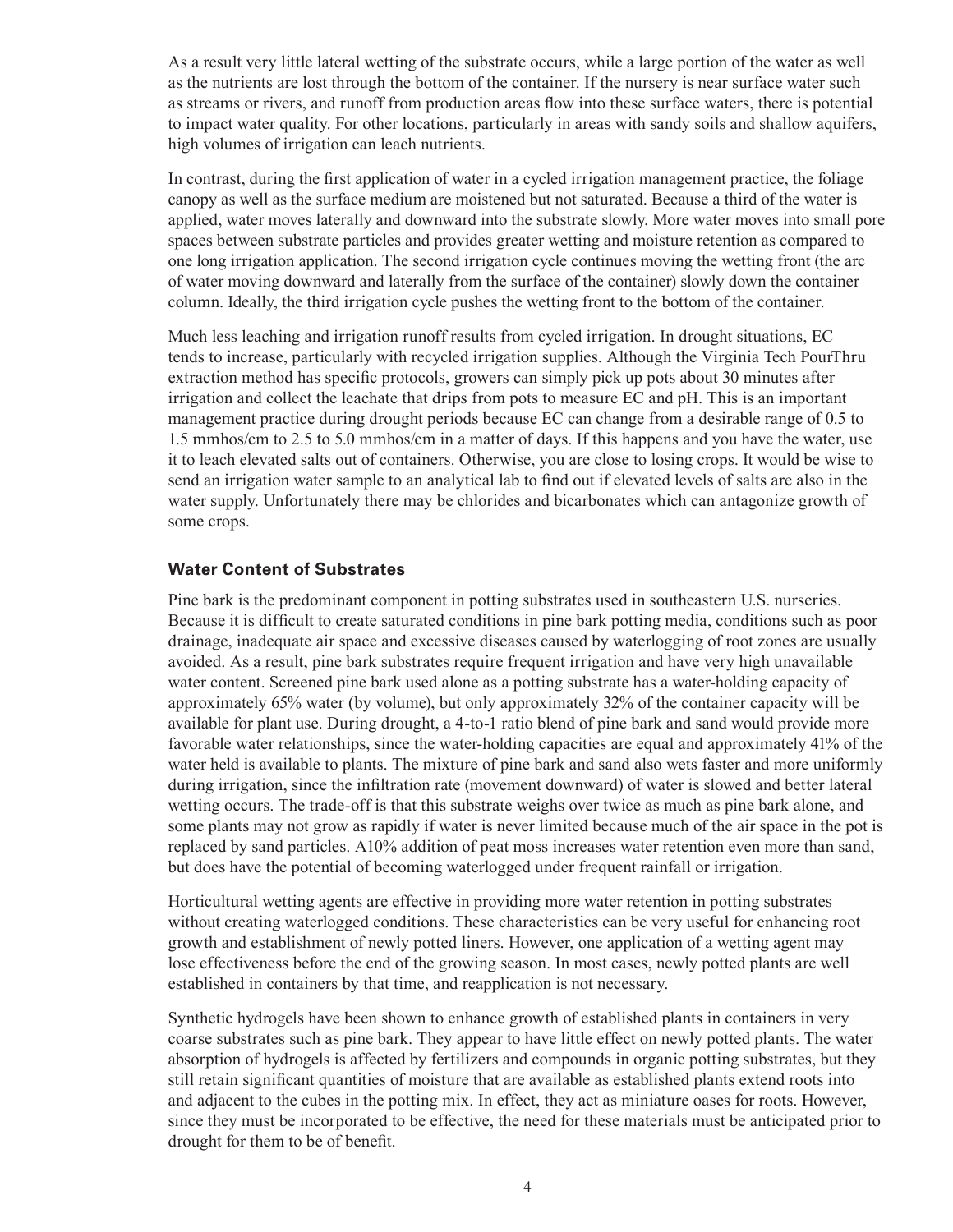# **Grouping of Plants for Efficient Irrigation**

Grouping plants to apply irrigation more uniformly can be based on container size, substrate, plant type, plant water requirements, plant leaf type, and plant canopy architecture. Because small containers will be saturated before large container plants receive enough water, most container growers group differently-sized containers into separate irrigation zones. Likewise, plants growing in very different potting media should not be grouped under the same irrigation regimes. Plants brought in from other nurseries also may be in different mixes and require separate watering. Nursery crops such as azaleas, rhododendrons and camellias are often grown in mixes containing peat moss and may require less frequent irrigation.

If a large number of cultivars of one type of plant, such as junipers or hollies, are grown, like-size containers of these should be grouped under the same irrigation zone. More difficulty is experienced in determining how to group different types of plants for most efficient irrigation. Various published lists for landscape plants do indicate which plants will tolerate similar conditions such as dry, moist or wet locations. These groupings can be used to segregate plants in nurseries for similar irrigation needs.

Some nursery studies have also compared plant water-usage needs. Generally plants with a thick waxy cuticle or thick fleshy leaves can be grouped together and watered less frequently than plants with thin leaves. Deciduous plants usually require more water than broadleaved evergreens during the growing season but less when they are dormant. In general, junipers and conifers require less frequent irrigation than do broadleaved evergreens. Depending on winter protection provided, most container plants require occasional irrigation during winter months.

The group of plants that may need irrigation most frequently during active growth is bedding plants because they grow rapidly and are usually grown in small containers. Perennials are often grouped with bedding plants, but are often overwatered because many have very different water requirements and grow at different rates.

Plant canopy architecture, as mentioned above, can act as a funnel and direct more irrigation water into the container compared to an architecture that acts as an umbrella and repels irrigation water. By grouping these plants separately and measuring leaching fractions bi-weekly or at least monthly, growers can supply irrigation volumes based on the demand of the plant and the actual amount of water being collected in containers.

### **Last-Resort Drought Decisions**

If the point is reached that watering must be restricted or entirely eliminated on portions of the nursery, several alternative decision-making processes are available.

**Selection of plants that can tolerate less frequent irrigation.** Where daily irrigation is a standard practice, choosing plants that will receive irrigation every other day will cut water consumption in those areas in half. Junipers or crops grown under shade, such as rhododendrons, probably will grow well under every-other-day (or even less frequent) irrigation cycles.

**Prioritizing nursery crops by their profitability potential.** Every nursery has some crops that are profitable and others that are marginal or that lose money. Crops that make money should be irrigated to maximize profits, and marginal crops or loss leaders should not be irrigated.

**Considering the restocking cost of crops.** Propagation and stock material for some crops may be difficult to obtain. If cuttings and liners are expensive, such as patented, trademarked or otherwise specially designated cultivars, irrigation of these crops should be continued; but discontinued for plants that are readily available in the trade by obtaining new cuttings. This assumes, of course, that economic margins and production costs for patented plants are inherently higher than for industry standards. Eliminating containers using the above criteria may require moving blocks of plants in or out of irrigation zones according to their assigned fate.